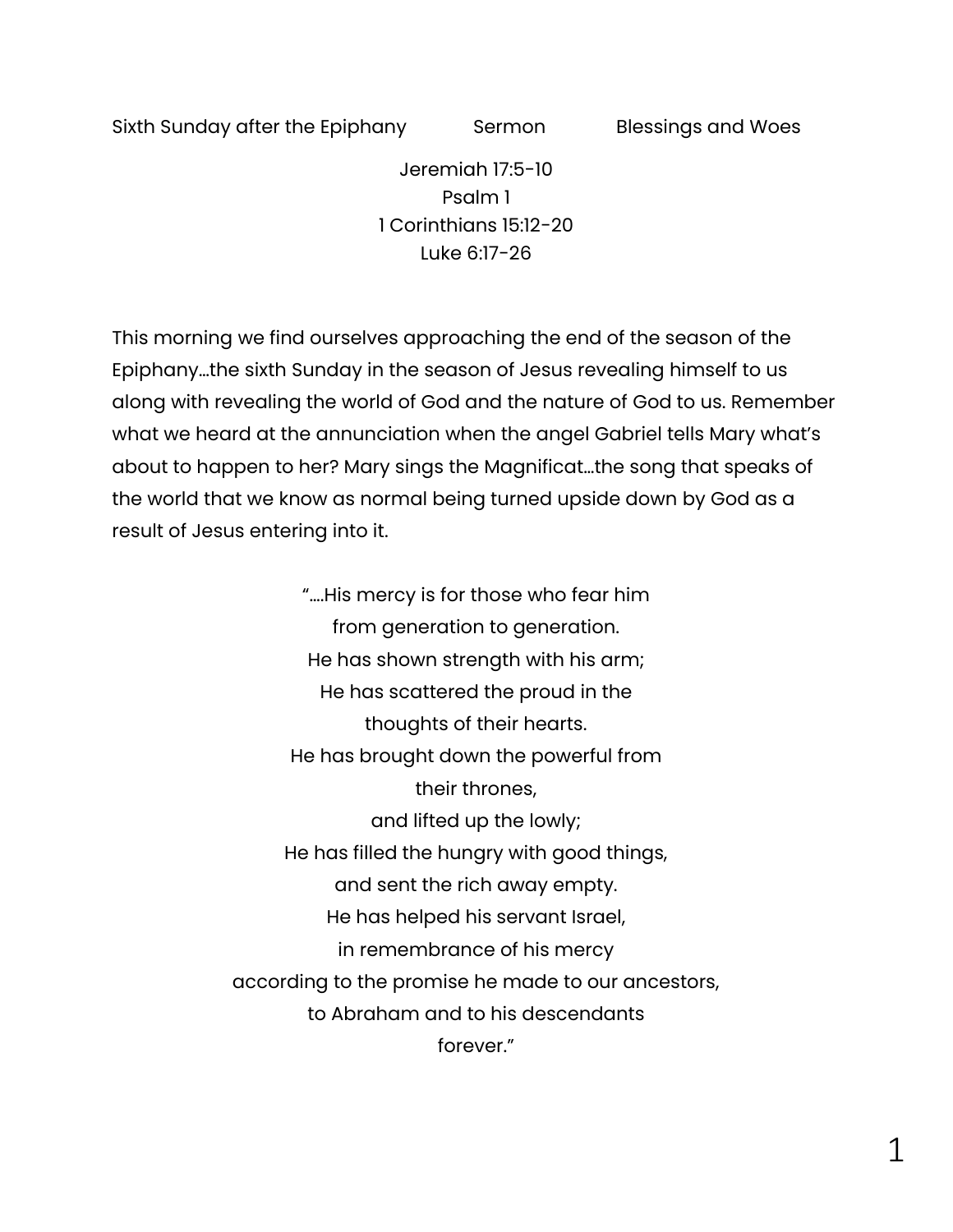And this morning, in the gospel of Luke, toward the beginning of his ministry, we hear these same sentiments from Jesus himself. The Magnificat is also quite similar to the Sermon on the Mount that we have heard in the gospel of Matthew. In Matthews's gospel, Jesus has gone up the mountain to the top because that is where he communes with God. On the way back down the mountain he begins choosing his disciples. There are throngs of people who follow after Jesus, but not all of them are tapped to be disciples. In the gospel of Matthew, Jesus pauses part way down the mountain and gives his Sermon on the Mount and He feeds the five thousand people in the crowd. When Jesus delivers his sermon on the Mount he gives the crowd nine beatitudes…nine circumstances in which people are favored by God. He's describing to them how their life will be different in the Kingdom of God. What they lack now will be plentiful then. What they have lost in this life will be restored to them. What has been wrong in this life will be corrected in the next. And Matthew adds to the blessings the phrase "in spirit" which softens the message just a bit. He refers to people being poor…poor, not just financially poor, but poor in spirit; and those who hunger and thirst for righteousness will be filled. Each circumstance Jesus names has an outcome designed by God which is not the outcome customarily experienced by people in *this* life.

The gospel of Luke is a little different. In the gospel of Luke, Jesus goes to the summit of the mountain and then comes back down all the way to the base of the mountain. At the base is where he stood with his disciples; on a level place side-by-side with those who were gathered around him and he began to teach and heal. However, in Luke's version of this event, there are 4 blesseds and 4 woes. In Luke, Jesus does not preach halfway down the mountain where he is physically located in a lofty place; in Luke Jesus is standing on the plain…on a level space *with* the people at the foot of the mountain. The word 'level' often refers to places of corpses, disgrace, idolatry, suffering, misery, hunger, annihilation, and mourning. And this sounds more like Jesus is preaching at the gates of hell rather than about the pearly gates of the Kingdom of Heaven. It is from this vantage point that Jesus explains to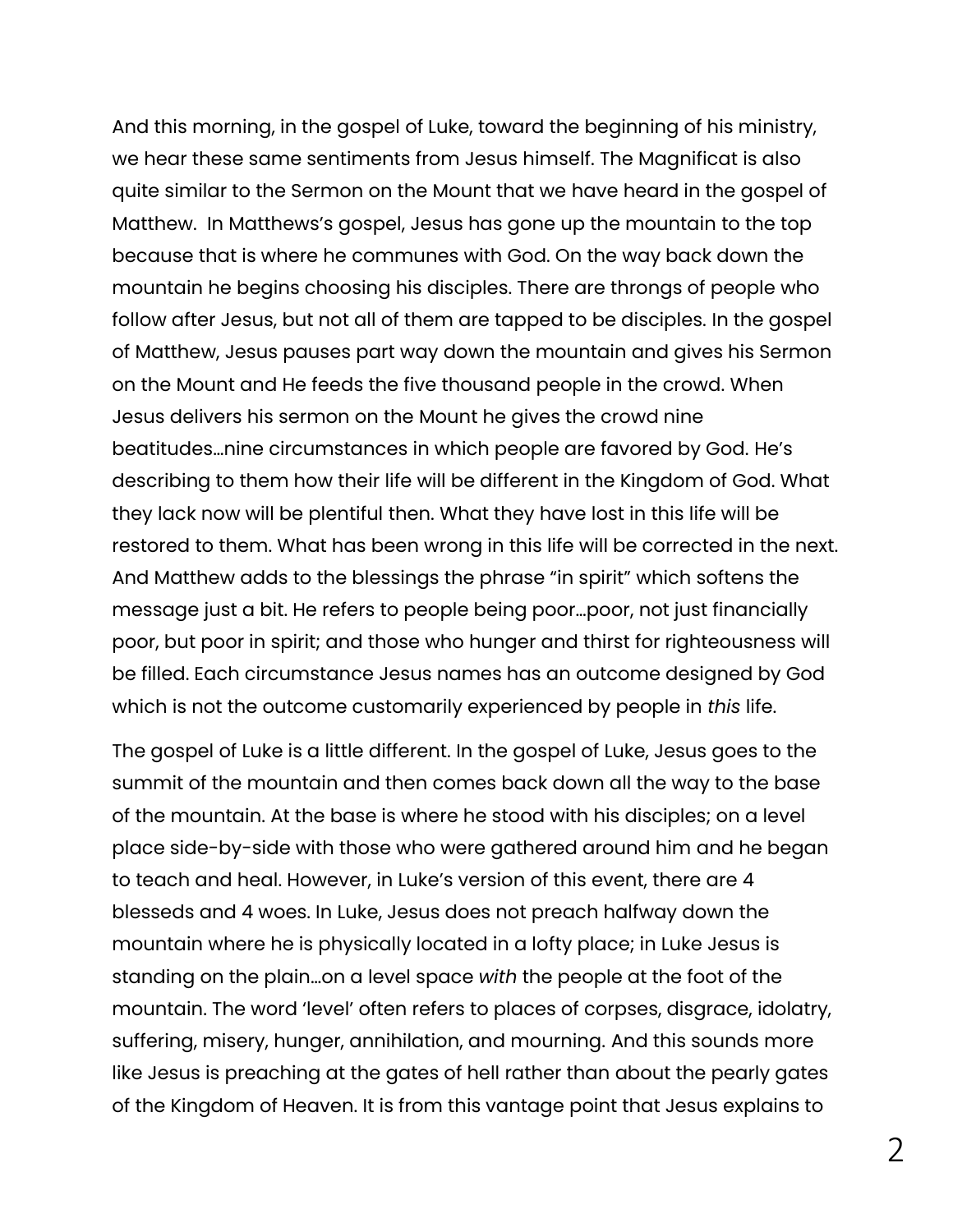his newly appointed disciples (and to the throng of people pressing near him) what the kingdom of God will be like…who will be included and who will be left out. To live under the verdict of "woe" means condemnation…suffering under curse in the present and receiving final consignment to eternal punishment after the apocalypse. While standing in a broken, level world Jesus teaches the ways of the present and the coming renewal in the apocalyptic Realm of God.

The Realm of God is exactly what he has come to show us, to share with us, to model for us and to explain to both them and to us how we make our entrance into that Realm. And what Jesus has to say is hard-hitting. Jesus doesn't pull any punches or soften the requirements. He's quite blunt in what he has to say about living in the Realm of God…in the Kingdom of God. It seems that God's good news for the poor is also tough news for those who are *not* poor. And Jesus doesn't mince words or sugar-coat anything. He is quite exact and explicit. While standing in a broken level world, Jesus teaches the ways of the present and coming renewal of the world by means of the Realm of God. Luke reminds his hearers that they are called to continue to live lives 'rich toward God' no matter how long it seems to be taking for God's reign to be fully present. Those are important words for us to hear as well.

However, entrance into the Kingdom of God or the Realm as Luke calls it is not something that people do by virtue of their own will or their own actions. It is God who empowers the eschatological community with the Holy Spirit. The question for us is…how do we become members of that eschatological community? That's the hard part. And it is good news to the rich and mighty, but only if they follow a path of radical obedience, which in turn will affect both their riches and their power.<sup>1</sup> Do not lose heart, however. If you've studied your Bible you know that the one man that God singled out to be the father of a nation…the head of the tribe that became the nation of Israel…was far more wealthy in his day than any of us can possibly imagine. And God certainly favored Abraham. God did so because Abraham listened to God, Abraham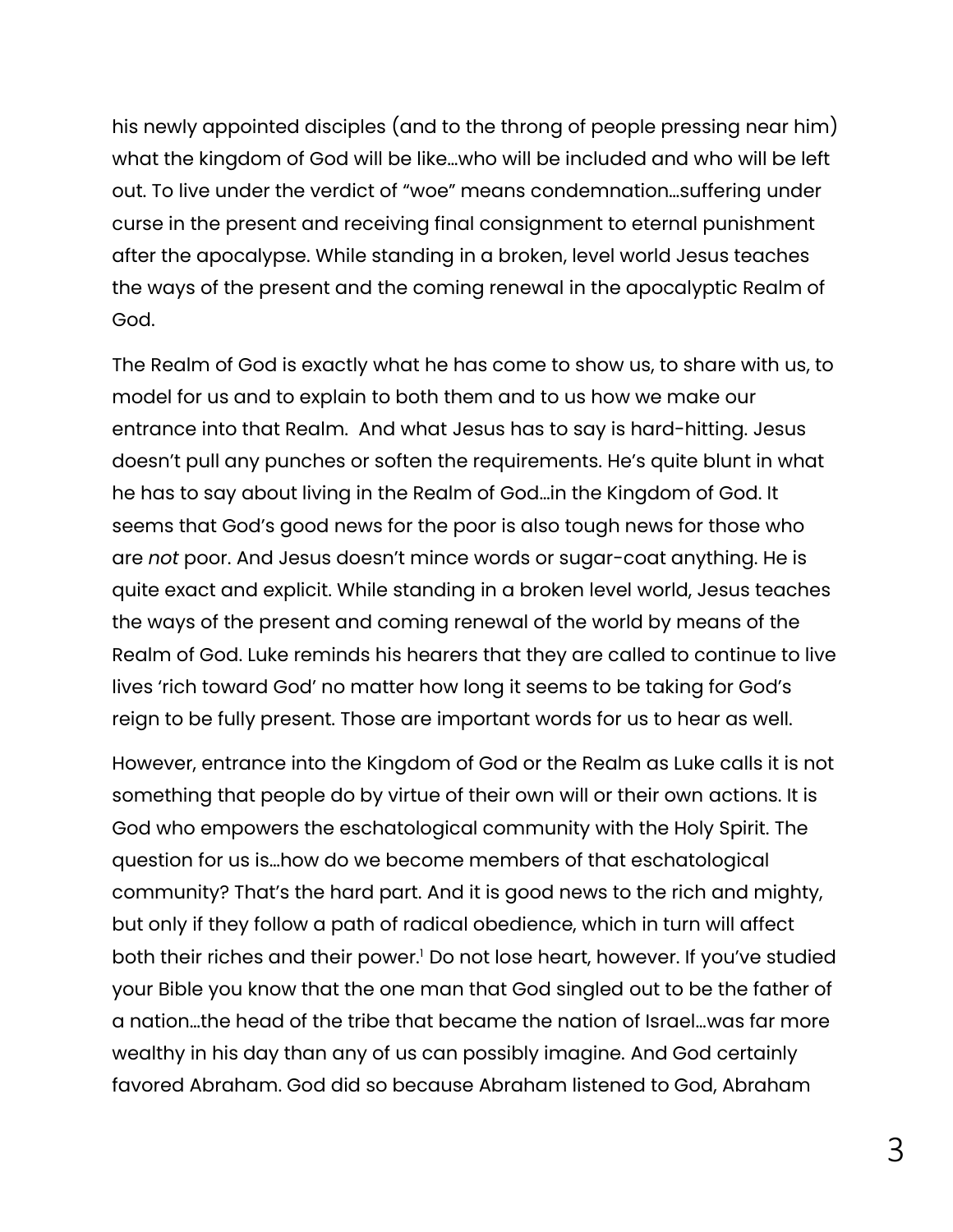believed God and Abraham did as God directed including preparing Isaac for sacrifice on the Lord's altar.

Jesus' followers (and that's us!) are to live in the present on the basis of the values and practices of the Realm and all of us have come to learn what those are: feed the hungry, clothe the naked, visit the infirm and those in prison, release the captives, take care of the widows and orphans, be kind to the stranger in your midst, share all your resources with those who are in need and love one another as Jesus loves. This is the price of discipleship. This is what it means to be a disciple of Jesus and not just a follower or an interested bystander. When God asks us to come with him, he doesn't want it to be part time. He wants *all* of each one of us. That's the cost of discipleship; God wants it all! God wants the entirety of our lives, our hearts and our souls. To be blessed of God is to have nothing but God. As Luke describes to us, the realm of God rests among those who have only God.

This sermon from Jesus is about those who have made a commitment to follow Christ; and most of us here have made that commitment in our baptism. The fulfillment of God's demands will not come from effort and resources on our part; it will come by way of divine grace; our fulfillment of the demands of this sermon is the enabling work of the gift of grace, the gift of the Spirit and the power of the Holy Spirit

The Great Sermon is the call to a radical way of discipleship that turns the way of the world upside down. It is the great reversal that Mary sang about before Jesus arrived. God isn't counting our pennies; he certainly didn't count Abraham's. God wants to know if we're listening to him. God wants to know if we're going to do as God says. God wants our obedience and our trust and even our dependence. God wants to know if we are listening for Him and if we are doing as He asks us to do. Is God present in our thinking in the good times as well as the bad? The 'woes' are not anything God is going to do to us. The 'woes' are the natural consequences of forgetting about God in the good times and relying on our own strength. We know that God walks with us in the